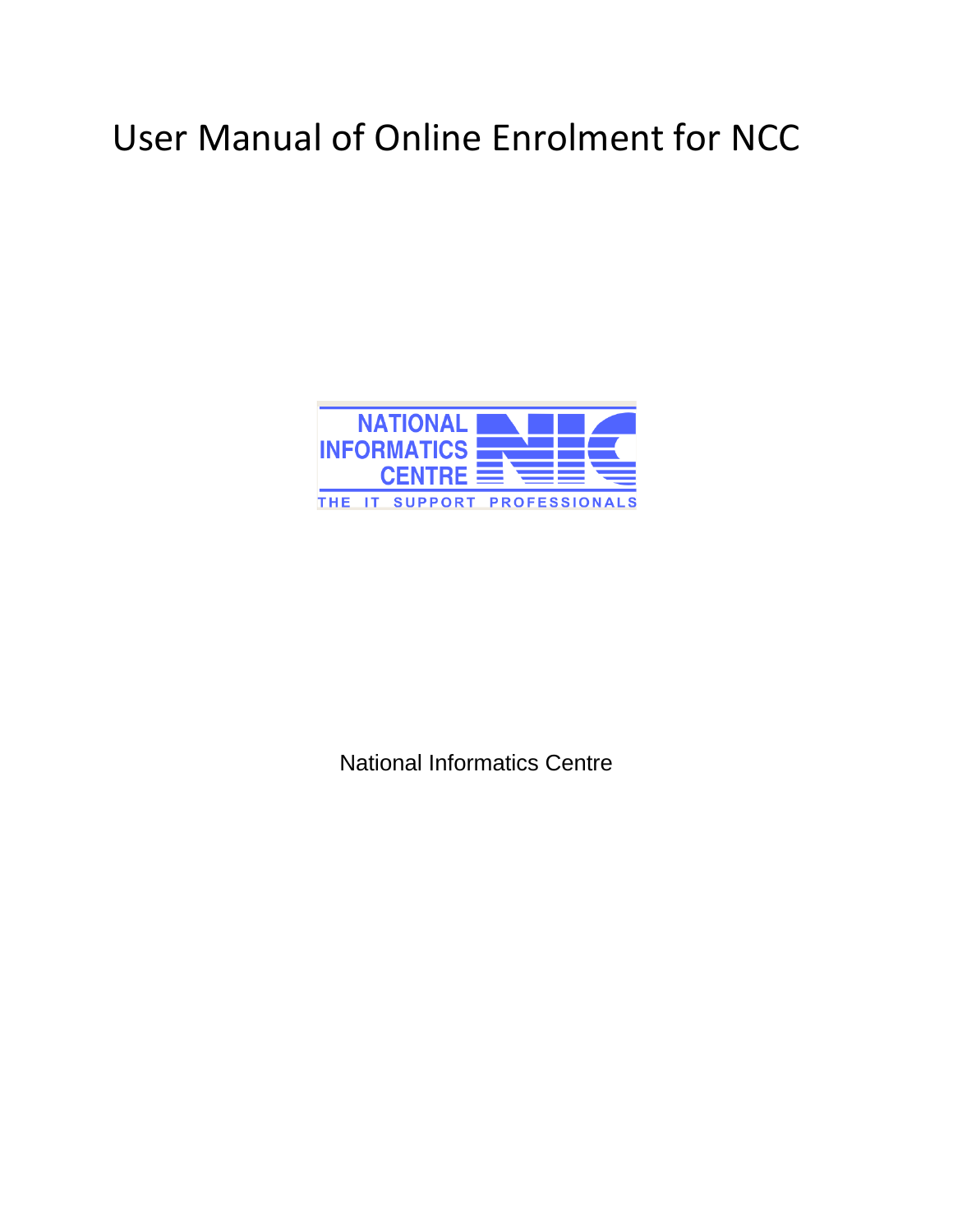The Role of the student:

- □ File online the e-application for the JD/JW/SD/SW through the portal http://nccner.nic.in
- $\square$  Download the filed e-application form along with the documents after the ANO verified.
- Physically submitted the filed e-application along with the duly signed documents to the respective ANO.
- $\Box$  View the e-application status details.

Example: Enrolment (Application for JW/SW/JD/SD)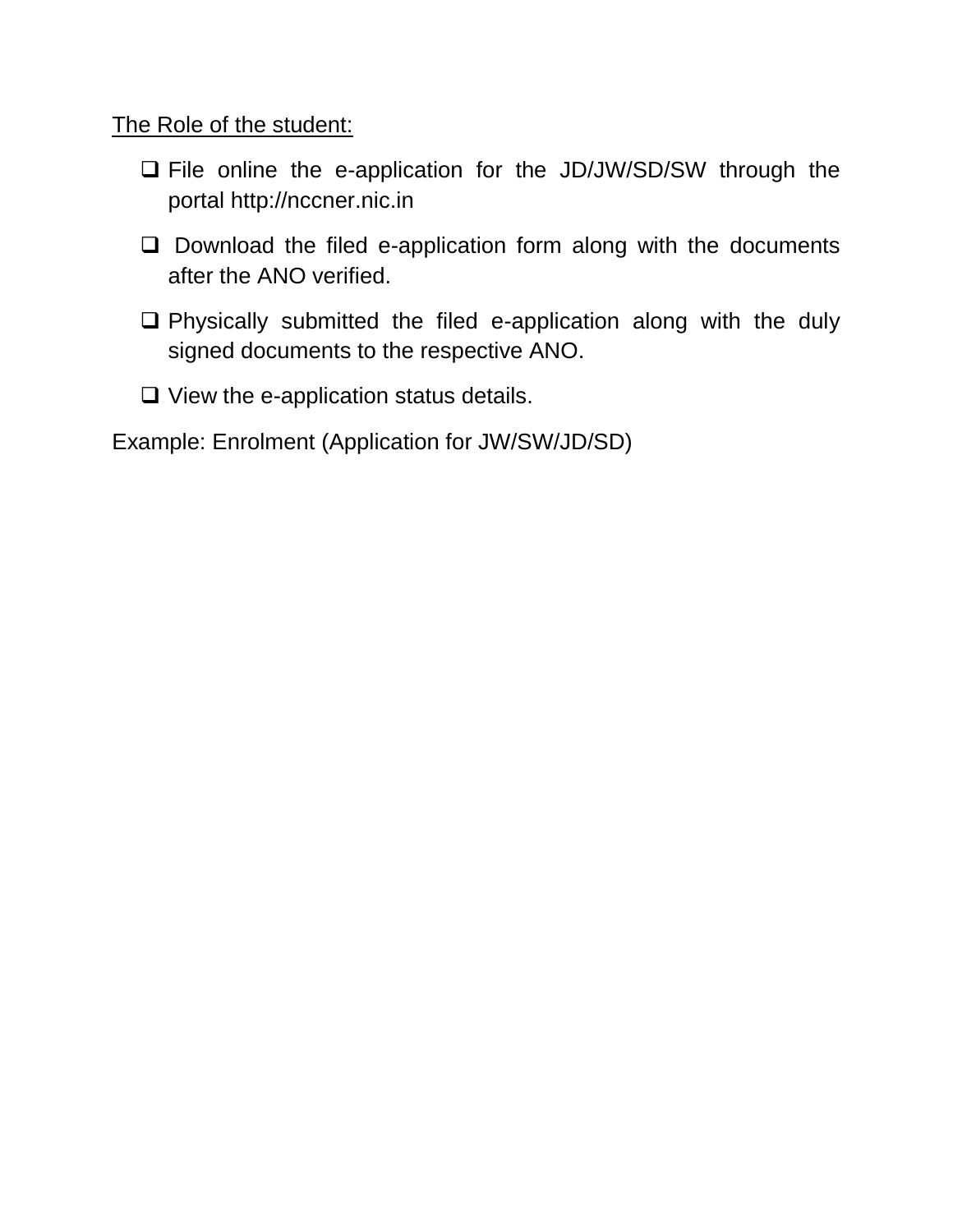| Home<br>Application Form for Wing/Division<br>Application For The Year-2016-17<br>1: State *<br>2: Directorate'<br>3: District*<br>4: Gender<br><b>6: Apply For</b><br>6.In which School/college are you now studying?"<br>7. Unit is :<br>PERSONAL DETAILS<br>8: Name<br>9: Mobile Number*<br>10:Email<br>11:(Choose either email or mobile number. This will be<br>used for login purpose)*<br><b>Login As:</b><br>12: Phone Number<br>1. Photo Size Should Be Between 25 kb and 50 kb<br>2. Photo Should Be of .jpeg Format.<br>13: Date of Birth*<br>14: Your age<br>15: Parent's name | Select<br>٠<br>Select <b>v</b><br><b>Male</b><br><b>OFemale</b><br>Select *<br>Select *<br>Select *<br>Mobile Number C Email C Enter UsernameO<br>code<br>Choose File   No file chosen |
|--------------------------------------------------------------------------------------------------------------------------------------------------------------------------------------------------------------------------------------------------------------------------------------------------------------------------------------------------------------------------------------------------------------------------------------------------------------------------------------------------------------------------------------------------------------------------------------------|----------------------------------------------------------------------------------------------------------------------------------------------------------------------------------------|
|                                                                                                                                                                                                                                                                                                                                                                                                                                                                                                                                                                                            |                                                                                                                                                                                        |
|                                                                                                                                                                                                                                                                                                                                                                                                                                                                                                                                                                                            |                                                                                                                                                                                        |
|                                                                                                                                                                                                                                                                                                                                                                                                                                                                                                                                                                                            |                                                                                                                                                                                        |
|                                                                                                                                                                                                                                                                                                                                                                                                                                                                                                                                                                                            |                                                                                                                                                                                        |
|                                                                                                                                                                                                                                                                                                                                                                                                                                                                                                                                                                                            |                                                                                                                                                                                        |
|                                                                                                                                                                                                                                                                                                                                                                                                                                                                                                                                                                                            |                                                                                                                                                                                        |
|                                                                                                                                                                                                                                                                                                                                                                                                                                                                                                                                                                                            |                                                                                                                                                                                        |
|                                                                                                                                                                                                                                                                                                                                                                                                                                                                                                                                                                                            |                                                                                                                                                                                        |
|                                                                                                                                                                                                                                                                                                                                                                                                                                                                                                                                                                                            |                                                                                                                                                                                        |
|                                                                                                                                                                                                                                                                                                                                                                                                                                                                                                                                                                                            |                                                                                                                                                                                        |
|                                                                                                                                                                                                                                                                                                                                                                                                                                                                                                                                                                                            |                                                                                                                                                                                        |
|                                                                                                                                                                                                                                                                                                                                                                                                                                                                                                                                                                                            |                                                                                                                                                                                        |
|                                                                                                                                                                                                                                                                                                                                                                                                                                                                                                                                                                                            |                                                                                                                                                                                        |
|                                                                                                                                                                                                                                                                                                                                                                                                                                                                                                                                                                                            |                                                                                                                                                                                        |
|                                                                                                                                                                                                                                                                                                                                                                                                                                                                                                                                                                                            |                                                                                                                                                                                        |
|                                                                                                                                                                                                                                                                                                                                                                                                                                                                                                                                                                                            |                                                                                                                                                                                        |
|                                                                                                                                                                                                                                                                                                                                                                                                                                                                                                                                                                                            |                                                                                                                                                                                        |
|                                                                                                                                                                                                                                                                                                                                                                                                                                                                                                                                                                                            | Select <b>v</b>                                                                                                                                                                        |
| 16: Parent's Address*                                                                                                                                                                                                                                                                                                                                                                                                                                                                                                                                                                      |                                                                                                                                                                                        |
| 17: Nationality*                                                                                                                                                                                                                                                                                                                                                                                                                                                                                                                                                                           | Select <b>v</b>                                                                                                                                                                        |
| <b>QUALIFICATION</b>                                                                                                                                                                                                                                                                                                                                                                                                                                                                                                                                                                       |                                                                                                                                                                                        |
| 18: What is your educational qualifications?                                                                                                                                                                                                                                                                                                                                                                                                                                                                                                                                               |                                                                                                                                                                                        |
| <b>ADDRESS</b>                                                                                                                                                                                                                                                                                                                                                                                                                                                                                                                                                                             |                                                                                                                                                                                        |
| <b>Communication Address</b><br>19: Address *                                                                                                                                                                                                                                                                                                                                                                                                                                                                                                                                              |                                                                                                                                                                                        |
| $20:$ State $*$                                                                                                                                                                                                                                                                                                                                                                                                                                                                                                                                                                            | Select<br>٠                                                                                                                                                                            |
| 21: District<br>22: Pincode *                                                                                                                                                                                                                                                                                                                                                                                                                                                                                                                                                              | Select +                                                                                                                                                                               |
| <b>Permanent Address</b>                                                                                                                                                                                                                                                                                                                                                                                                                                                                                                                                                                   | <b>Same As Communication Address</b>                                                                                                                                                   |
| 23: Address                                                                                                                                                                                                                                                                                                                                                                                                                                                                                                                                                                                |                                                                                                                                                                                        |
| 24: State<br>25: District                                                                                                                                                                                                                                                                                                                                                                                                                                                                                                                                                                  | Select.<br>Similar to me                                                                                                                                                               |
| 26: Pincode                                                                                                                                                                                                                                                                                                                                                                                                                                                                                                                                                                                |                                                                                                                                                                                        |
| 27: What is your Post Office?"<br>28: What is your nearest Railway Station?"                                                                                                                                                                                                                                                                                                                                                                                                                                                                                                               |                                                                                                                                                                                        |
| <b>BANK INFORMATION</b>                                                                                                                                                                                                                                                                                                                                                                                                                                                                                                                                                                    |                                                                                                                                                                                        |
| 29: Bank Name*                                                                                                                                                                                                                                                                                                                                                                                                                                                                                                                                                                             |                                                                                                                                                                                        |
| 30: Branch*                                                                                                                                                                                                                                                                                                                                                                                                                                                                                                                                                                                |                                                                                                                                                                                        |
| <b>31: Bank Account Holder Name'</b><br><b>32: Account Holder Relationship'</b>                                                                                                                                                                                                                                                                                                                                                                                                                                                                                                            | Select                                                                                                                                                                                 |
| 33: Bank Account no*                                                                                                                                                                                                                                                                                                                                                                                                                                                                                                                                                                       |                                                                                                                                                                                        |
| 34: Branch IFSC Code*<br>35: Aadhaar/UID No. (If allotted)                                                                                                                                                                                                                                                                                                                                                                                                                                                                                                                                 |                                                                                                                                                                                        |
| 36: PAN Card No. (If allotted)                                                                                                                                                                                                                                                                                                                                                                                                                                                                                                                                                             |                                                                                                                                                                                        |
| <b>MEDICAL INFORMATION</b>                                                                                                                                                                                                                                                                                                                                                                                                                                                                                                                                                                 |                                                                                                                                                                                        |
| <b>37: Identification Mark1</b>                                                                                                                                                                                                                                                                                                                                                                                                                                                                                                                                                            |                                                                                                                                                                                        |
| 38: Identification Mark1<br>39: Blood Group                                                                                                                                                                                                                                                                                                                                                                                                                                                                                                                                                | Select .                                                                                                                                                                               |
| 40: Medical Complaint (if any)                                                                                                                                                                                                                                                                                                                                                                                                                                                                                                                                                             |                                                                                                                                                                                        |
| CO CURRICULAR ACTIVITIES                                                                                                                                                                                                                                                                                                                                                                                                                                                                                                                                                                   |                                                                                                                                                                                        |
| 41: Sports Game 1*                                                                                                                                                                                                                                                                                                                                                                                                                                                                                                                                                                         |                                                                                                                                                                                        |
| 42: Sports Game 2<br>43: Sports Game 3                                                                                                                                                                                                                                                                                                                                                                                                                                                                                                                                                     |                                                                                                                                                                                        |
| 44: Co-Curricular Activity 1*                                                                                                                                                                                                                                                                                                                                                                                                                                                                                                                                                              |                                                                                                                                                                                        |
| 45:Co-Curricular Activity 2                                                                                                                                                                                                                                                                                                                                                                                                                                                                                                                                                                |                                                                                                                                                                                        |
| <b>46:Co-Curricular Activity 3</b>                                                                                                                                                                                                                                                                                                                                                                                                                                                                                                                                                         |                                                                                                                                                                                        |
| <b>OTHER DETAILS</b><br>47: Have you ever been convicted by a criminal court?"                                                                                                                                                                                                                                                                                                                                                                                                                                                                                                             | Select *                                                                                                                                                                               |
| If so, in what circumstances and what was the sentence?                                                                                                                                                                                                                                                                                                                                                                                                                                                                                                                                    |                                                                                                                                                                                        |
| 48: Are you are willing to be enrolled under the National<br>Cadet Corps Act, 1948?                                                                                                                                                                                                                                                                                                                                                                                                                                                                                                        | Select <b>+</b>                                                                                                                                                                        |
| 49: Are you willing to undergo service training as<br>specified in the Act and the rules made thereunder?"                                                                                                                                                                                                                                                                                                                                                                                                                                                                                 | Select <b>v</b>                                                                                                                                                                        |
| 50: Are you willing to serve in the National Cadet Corps<br>until discharged as provided in the Act? *<br>51: Have you ever previously applied for enrollment under                                                                                                                                                                                                                                                                                                                                                                                                                        | Select <b>*</b>                                                                                                                                                                        |
| the Act?<br>If so, with what result?"                                                                                                                                                                                                                                                                                                                                                                                                                                                                                                                                                      | Select <sup>y</sup>                                                                                                                                                                    |
| 52: Have you been dismissed from the NGG?'                                                                                                                                                                                                                                                                                                                                                                                                                                                                                                                                                 | Select *                                                                                                                                                                               |
| 53: Kin Name/Next of Kin*                                                                                                                                                                                                                                                                                                                                                                                                                                                                                                                                                                  |                                                                                                                                                                                        |
| <b>64: Kin Relationship*</b>                                                                                                                                                                                                                                                                                                                                                                                                                                                                                                                                                               | (Specify either parent/guardian/self)                                                                                                                                                  |
| <b>55: Kin Contact Number</b>                                                                                                                                                                                                                                                                                                                                                                                                                                                                                                                                                              |                                                                                                                                                                                        |
| 56: Kin Address*                                                                                                                                                                                                                                                                                                                                                                                                                                                                                                                                                                           |                                                                                                                                                                                        |
| Please enter the captcha code as shown in the image<br>below:                                                                                                                                                                                                                                                                                                                                                                                                                                                                                                                              |                                                                                                                                                                                        |
|                                                                                                                                                                                                                                                                                                                                                                                                                                                                                                                                                                                            |                                                                                                                                                                                        |
|                                                                                                                                                                                                                                                                                                                                                                                                                                                                                                                                                                                            | Click here to try new code                                                                                                                                                             |
| <b>Enter The Code:</b>                                                                                                                                                                                                                                                                                                                                                                                                                                                                                                                                                                     |                                                                                                                                                                                        |
|                                                                                                                                                                                                                                                                                                                                                                                                                                                                                                                                                                                            | Next                                                                                                                                                                                   |
|                                                                                                                                                                                                                                                                                                                                                                                                                                                                                                                                                                                            |                                                                                                                                                                                        |

*Fig 1.0*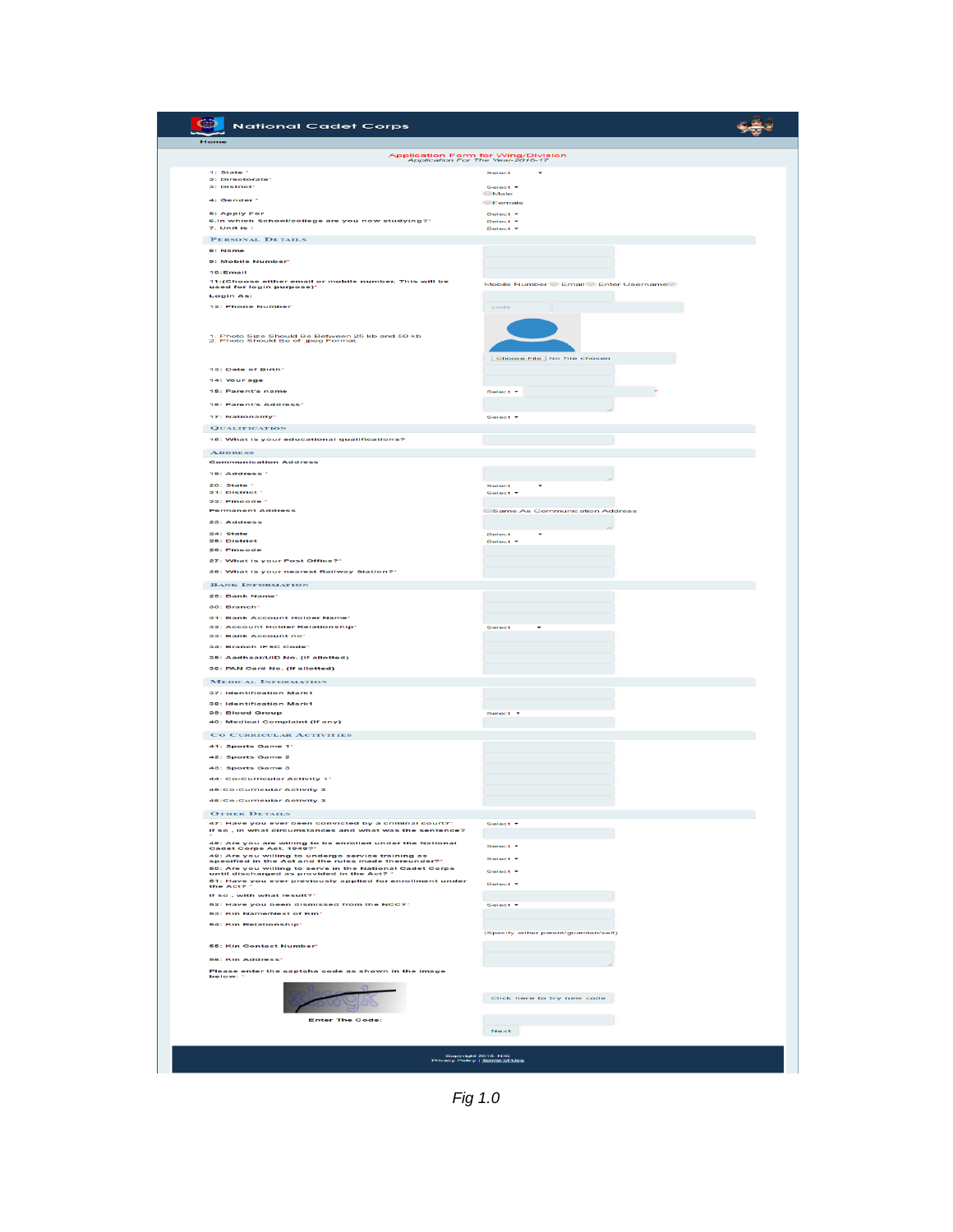Application Form

The application form consists of 56 fields to be filled up by the student.

The fields indicated by \* are compulsory fields.

The student can choose to login either by e-mail, mobile number, or enter his own username. The username must be unique .The form will not be accepted if the username is a duplicate value.

Note: Student's Photo is not compulsory until he/she has not submitted the final save button & student login id is temporary till the enrolment process is over.

Through the student login, student can view the various statuses like

- (a) data has been sent to ANO (ANO sub details like name, mobile)
- (b) download the filed e-application along with the relevant documents.
- (c) Filed e-application form has been forward to Unit.

### Example

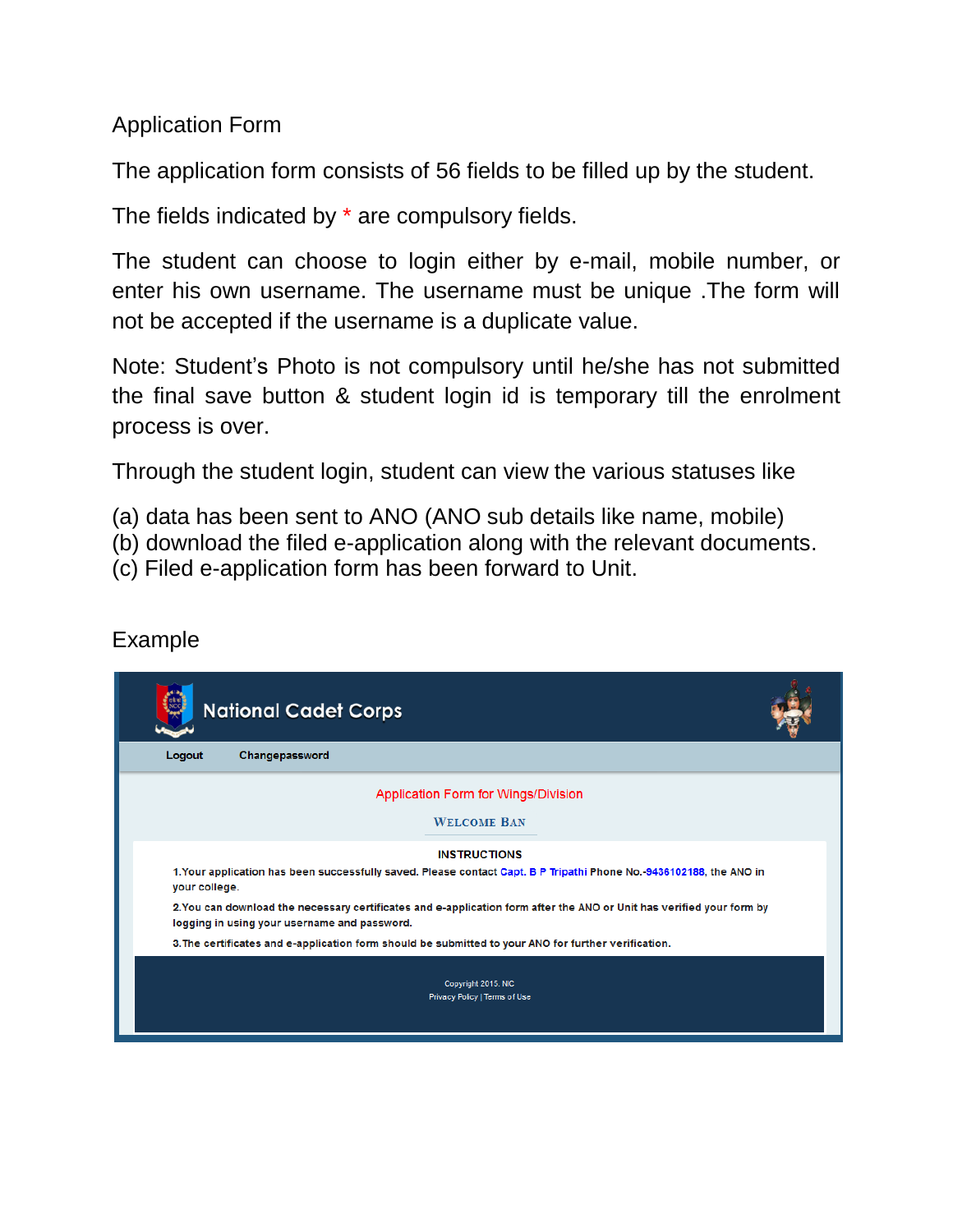#### The Role of ANO (Associate NCC Officer)

- $\Box$  Verify data for those students who have filed online for their respective institutes only.
- $\Box$  Download the filed e-application form and documents like (Student Declaration, Parent Declaration, and Enrolment officer, Medical Certificate, Indemnity Bond and Nomination Form).
- $\square$  Forward the e-application to Unit when the student finally submitted the e-application with the signed documents.

|                                                      | <b>National Cadet Corps</b>                                                                      |                 |                 |                             |         |                                                                |  |  |
|------------------------------------------------------|--------------------------------------------------------------------------------------------------|-----------------|-----------------|-----------------------------|---------|----------------------------------------------------------------|--|--|
| Home                                                 | <b>Student</b>                                                                                   | Cadet           | <b>Training</b> | Camp                        | Log Out | <b>Change Password</b>                                         |  |  |
|                                                      | Verify Student Data<br>Download<br>e-form<br><b>Approve Student Data</b><br><b>And Documents</b> | Documents/Print |                 | <b>WELCOME B P TRIPATHI</b> |         | <b>INSTITUTE:SHILLONG COLLEGE</b><br><b>UNIT:2 MEGH BN NCC</b> |  |  |
| Copyright 2015. NIC<br>Privacy Policy   Terms of Use |                                                                                                  |                 |                 |                             |         |                                                                |  |  |

#### Example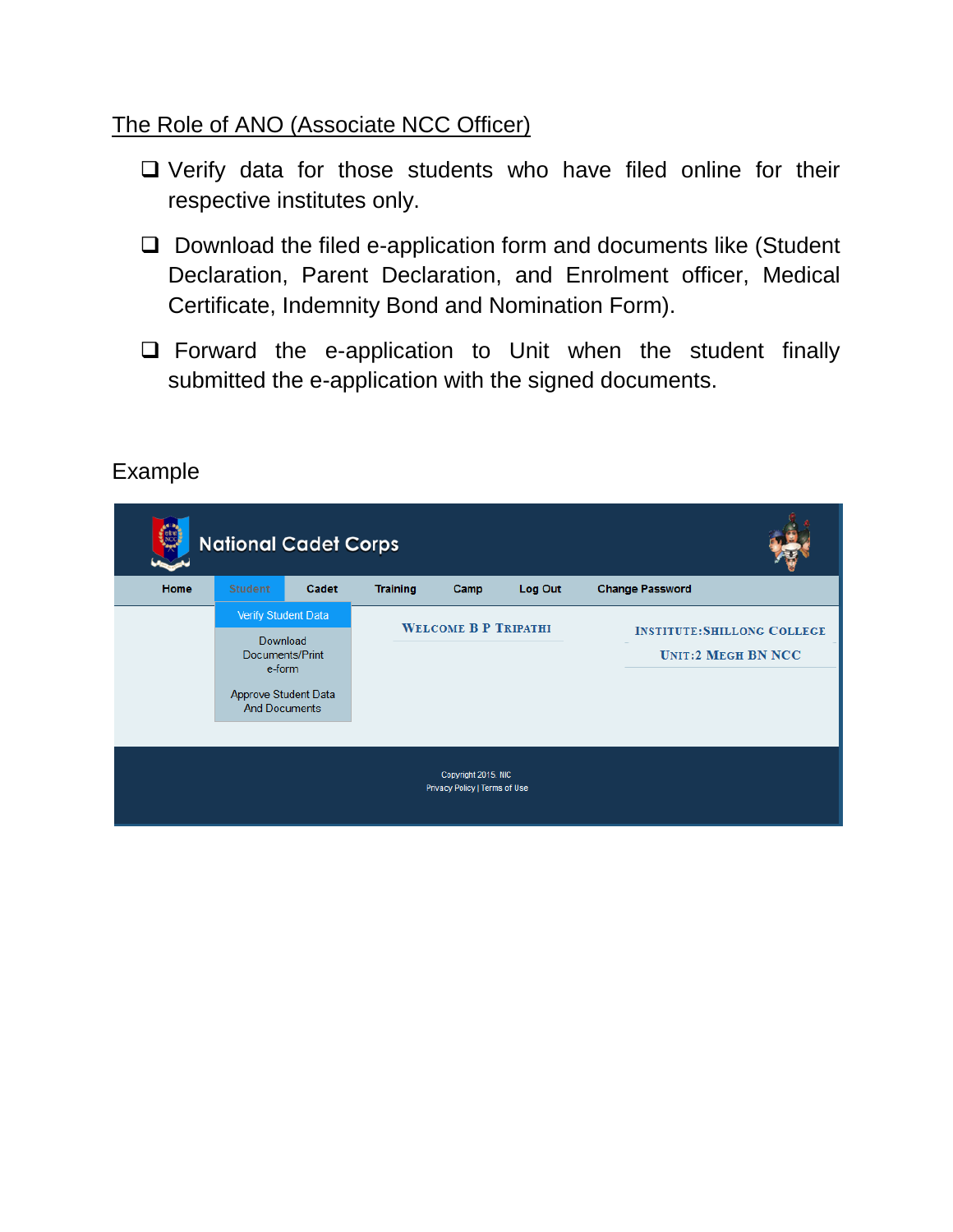#### The Role of the Unit

- To approve the e-application form & assign **regimental number.**
- $\Box$  To enter the backlog data of Cadets.
- $\Box$  To View the status details of the e-application form like (Pending for verification by ANO, Pending for forwarding to unit)
- $\Box$  To Edit the Cadets details

#### Unit login has the various links in the menu bar. The links are

- 1. Student
	- a) Approve Student
	- b) view pending list
- 2. Cadet
	- a) View cadets
	- b) edit cadets
	- c) back log data entry
- 3. ANO
	- a) Create ANO
	- b) view ANO
- 4. Institute
	- a) map institute
	- b) disconnect institute
- 5. Log out
- 6. Change Password

Example: Home page of Unit user after successfully login: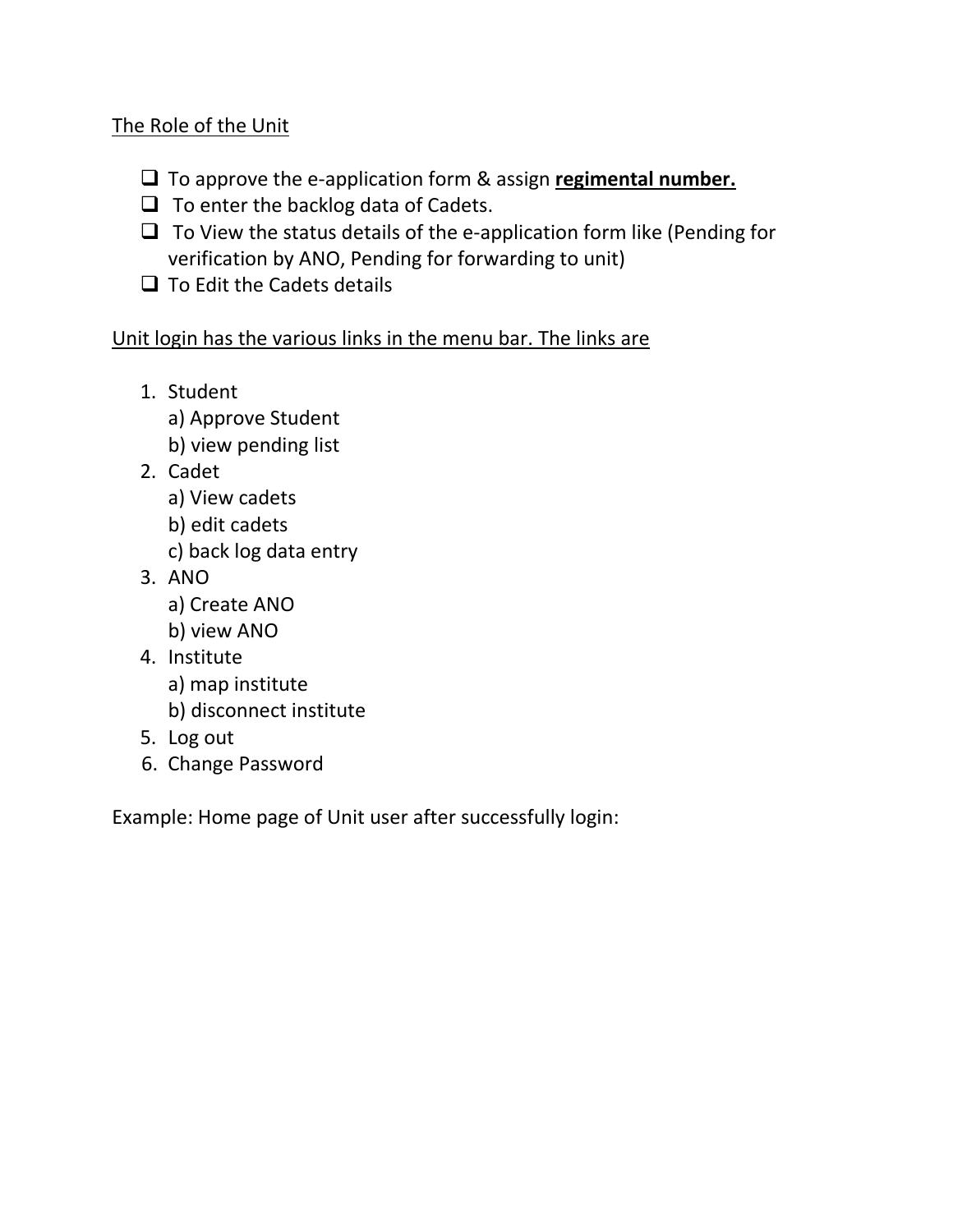|      | <b>National Cadet Corps</b>          |       |                              |           |      |         |                        |  |  |
|------|--------------------------------------|-------|------------------------------|-----------|------|---------|------------------------|--|--|
| Home | Student                              | Cadet | ANO                          | Institute | Camp | Log Out | <b>Change Password</b> |  |  |
|      | <b>Approve Student</b><br>Enrollment |       |                              | Logout    |      |         |                        |  |  |
|      | Pending List                         |       | <b>WELCOME 2 MEGH BN NCC</b> |           |      |         |                        |  |  |
|      |                                      |       |                              |           |      |         |                        |  |  |
|      |                                      |       |                              |           |      |         |                        |  |  |
|      |                                      |       |                              |           |      |         |                        |  |  |
|      |                                      |       |                              |           |      |         |                        |  |  |
|      |                                      |       |                              |           |      |         |                        |  |  |
|      |                                      |       |                              |           |      |         |                        |  |  |

## Example of Back Log Data Entry of NCC

| <b>National Cadet Corps</b>                          |                |       |                          |                     |         |                        |  |  |
|------------------------------------------------------|----------------|-------|--------------------------|---------------------|---------|------------------------|--|--|
| Home                                                 | <b>Student</b> | Cadet | <b>ANO</b>               | Institute           | Log Out | <b>Change Password</b> |  |  |
|                                                      |                |       | Unit Cadet List          | Logout              |         |                        |  |  |
|                                                      |                |       | <b>Get Cadet Details</b> | ME 61 MEGH GIRLS BN |         |                        |  |  |
|                                                      |                |       | Old Cadet Data Entry     |                     |         |                        |  |  |
|                                                      |                |       | <b>Edit Cadet Data</b>   |                     |         |                        |  |  |
|                                                      |                |       |                          |                     |         |                        |  |  |
|                                                      |                |       |                          |                     |         |                        |  |  |
|                                                      |                |       |                          |                     |         |                        |  |  |
|                                                      |                |       |                          |                     |         |                        |  |  |
|                                                      |                |       |                          |                     |         |                        |  |  |
|                                                      |                |       |                          |                     |         |                        |  |  |
|                                                      |                |       |                          |                     |         |                        |  |  |
|                                                      |                |       |                          |                     |         |                        |  |  |
|                                                      |                |       |                          |                     |         |                        |  |  |
| Copyright 2015. NIC<br>Privacy Policy   Terms of Use |                |       |                          |                     |         |                        |  |  |